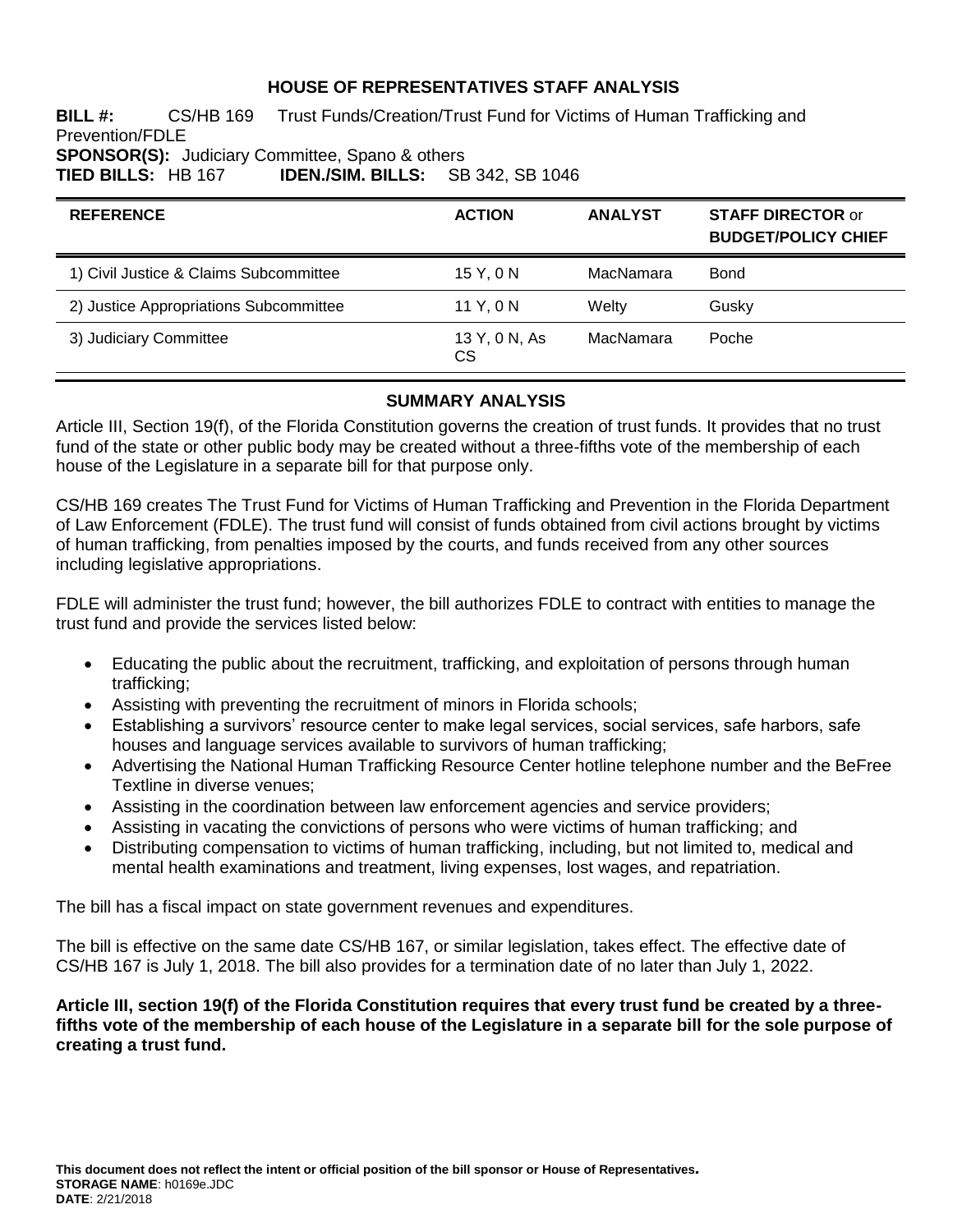# **FULL ANALYSIS**

# **I. SUBSTANTIVE ANALYSIS**

## A. EFFECT OF PROPOSED CHANGES:

#### **Background**

#### Trust Funds

The creation, recreation and termination of trust funds is governed by provisions in both the Florida Constitution and Florida Statutes. Article III, s. 19(f), of the state's Constitution governs the creation of trust funds. It provides that no trust fund of the state or other public body may be created without a three-fifths vote of the membership of each house of the Legislature in a separate bill for that purpose only.

The Florida Constitution also specifies that state trust funds must terminate not more than 4 years after the effective date of the act authorizing the initial creation of the trust fund, unless the Legislature by law sets forth a shorter time period. Specified trust funds are exempted from this provision.

#### **Effect of Proposed Changes**

CS/HB 169 creates the Trust Fund for Victims of Human Trafficking and Prevention in the Department of Law Enforcement. The Florida Department of Law Enforcement (FDLE) will administer the fund. The trust fund will consist of funds obtained from civil actions brought by victims of human trafficking, penalties imposed by the courts, and funds received from any other sources, including legislative appropriations.

The bill establishes authorized purposes for the trust fund:

- Educating the public about the recruitment, trafficking, and exploitation of persons through human trafficking;
- Assisting with preventing the recruitment of minors for exploitation in Florida schools;
- Establishing a survivors' resource center to make legal services, social services, safe harbors, safe houses and language services available to survivors of human trafficking;
- Advertising the National Human Trafficking Resource Center hotline telephone number and the BeFree Textline in diverse venues;
- Assisting in the coordination between law enforcement agencies and service providers;
- Assisting in vacating the convictions of persons who were victims of human trafficking; and
- Distributing compensation to victims of human trafficking under s. 787.061, F.S., including but not limited to, medical and mental health examinations and treatment, living expenses, lost wages, and repatriation.

The bill authorizes FDLE to contract with entities having the appropriate expertise and experience to manage and deliver the services listed above. FDLE's contract authority is subject to the availability of funds and legislative appropriation.

The bill is effective on the same date CS/HB 167, or similar legislation, takes effect. The effective date of CS/HB 167 is July 1, 2018. The bill also provides for a termination date of no later than July 1, 2022. Article III, section 19(f) of the Florida Constitution requires that every trust fund be created by a threefifths vote of the membership of each house of the Legislature in a separate bill for the sole purpose of creating a trust fund.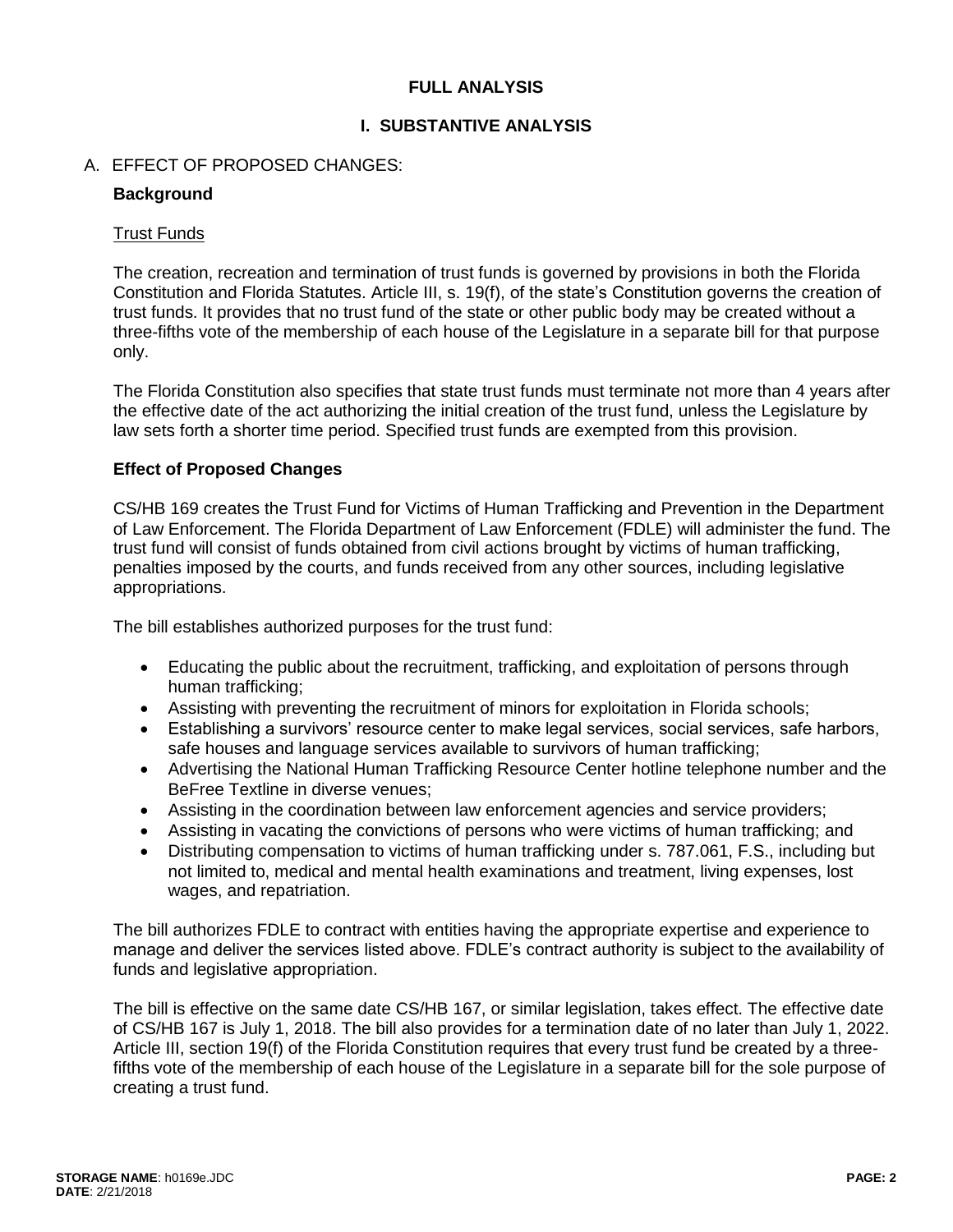# B. SECTION DIRECTORY:

- **Section 1**: Creates s. 787.0611, F.S., relating to The Trust Fund for Victims of Human Trafficking and Prevention.
- **Section 2**: Provides that the bill will take effect on the same day as CS/HB 167 or similar legislation, if such legislation is adopted in the same legislative session, and only if the bill is enacted by three-fifths vote of the membership of each house of the Legislature.

# **II. FISCAL ANALYSIS & ECONOMIC IMPACT STATEMENT**

- A. FISCAL IMPACT ON STATE GOVERNMENT:
	- 1. Revenues:

Pursuant to s. 215.20, F.S., a service charge of 8 percent is appropriated from income deposited into the fund. This 8 percent represents the estimated pro rata share of the cost of general government paid from the General Revenue Fund. It is unknown at this time, however, how much income will be generated by the fund.

2. Expenditures:

The bill requires FDLE to administer the trust fund and utilize the funds available for a variety of purposes. FDLE estimates that implementing the bill will require up to 9 FTE and \$778,352. Of that total, they expect to have recurring expenditures of  $$744,557$ <sup>1</sup>

- B. FISCAL IMPACT ON LOCAL GOVERNMENTS:
	- 1. Revenues:

None.

2. Expenditures:

None.

- C. DIRECT ECONOMIC IMPACT ON PRIVATE SECTOR: None.
- D. FISCAL COMMENTS:

None.

# **III. COMMENTS**

- A. CONSTITUTIONAL ISSUES:
	- 1. Applicability of Municipality/County Mandates Provision:

The bill does not appear to require counties or municipalities to take an action requiring the expenditure of funds, reduce the authority that counties or municipalities have to raise revenue in the aggregate, nor reduce the percentage of state tax shared with counties or municipalities.

2. Other:

 $\overline{a}$ 

None.

**STORAGE NAME**: h0169e.JDC **PAGE: 3 DATE**: 2/21/2018 1 FDLE, *2018 Legislative Bill Analysis*, December 29, 2017. (On file with Judiciary Committee).